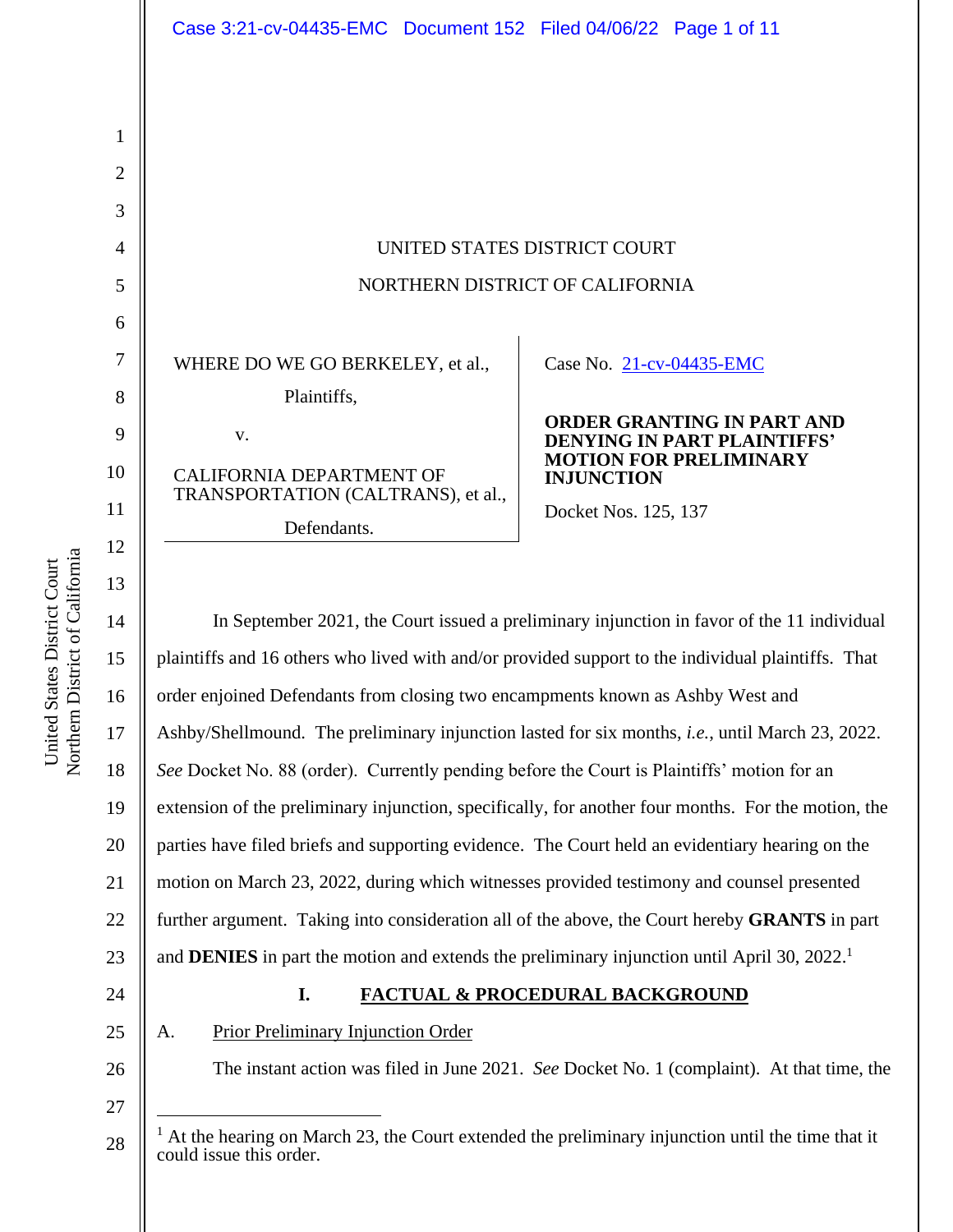#### Case 3:21-cv-04435-EMC Document 152 Filed 04/06/22 Page 2 of 11

complaint included 6 individuals as plaintiffs. In August 2021, a first amended complaint was filed, which dropped the 6 individual plaintiffs from the pleading. *See* Docket No. 48 (FAC). However, in September 2021, a second amended complaint was filed which added 11 new individuals as plaintiffs. The 11 individuals had been living at Seabreeze and/or Downstairs but moved to the area at issue after Caltrans closed these encampments. *See* Docket No. 77 (SAC).

On September 27, 2021, the Court issued a preliminary injunction in favor of the 11 individual plaintiffs. The injunction also covered 16 non-plaintiffs who lived with the 11 plaintiffs and/or provided support to them. In other words, the injunction protected 27 people total. *See* Docket No. 88 (Order at 13). In its order, the Court held that the 11 individual plaintiffs had sufficiently established a likelihood of irreparable harm without a preliminary injunction. Although spots for the plaintiffs had been offered at Horizon, a congregate shelter run by the City of Berkeley, most of the plaintiffs explained "why Horizon is not a viable alternative: they have mental impairments which, *e.g.*, make living in big groups in close proximity to others or living near strangers extremely difficult." Docket No. 88 (Order at 6). The Court noted that a number of the plaintiffs "articulated what on their face appear to be valid concerns." Docket No. 88 (Order at 6) (citing declarations submitted Ms. Garcia, Mr. Myers, Ms. Teague, and Ms. Jackson). A declaration from a licensed clinical psychologist supported the plaintiffs' position, although the Court acknowledged that she did not personally interview or examine the individuals. *See* Docket No. 88 (Order at 7).

20 21 22 Turning to the hardship to Defendants and/or the public if a preliminary injunction were issued, the Court acknowledged "notable safety risks associated with the encampments at issue," including

> risk to driver safety (because the encampments are visual distractions and because trash from the encampments can make its way onto the shoulder and the traveled part of the highway); risk to camper safety (because, to access some parts of the area, campers must cross offramps); electrical issues (because some campers have broken into Caltrans electrical cabinets and boxes to get power, which can trip breakers, overload circuits, and/or otherwise cause electrical faults, which can in turn impact Smart Corridor display signs and the ramp meter system); fire risk (because some campers use open flames and because the encampments make landscaping maintenance more difficult); and environmental issues (because

1

2

3

4

5

6

7

8

9

10

11

12

13

14

15

16

17

18

19

23

24

25

26

27

28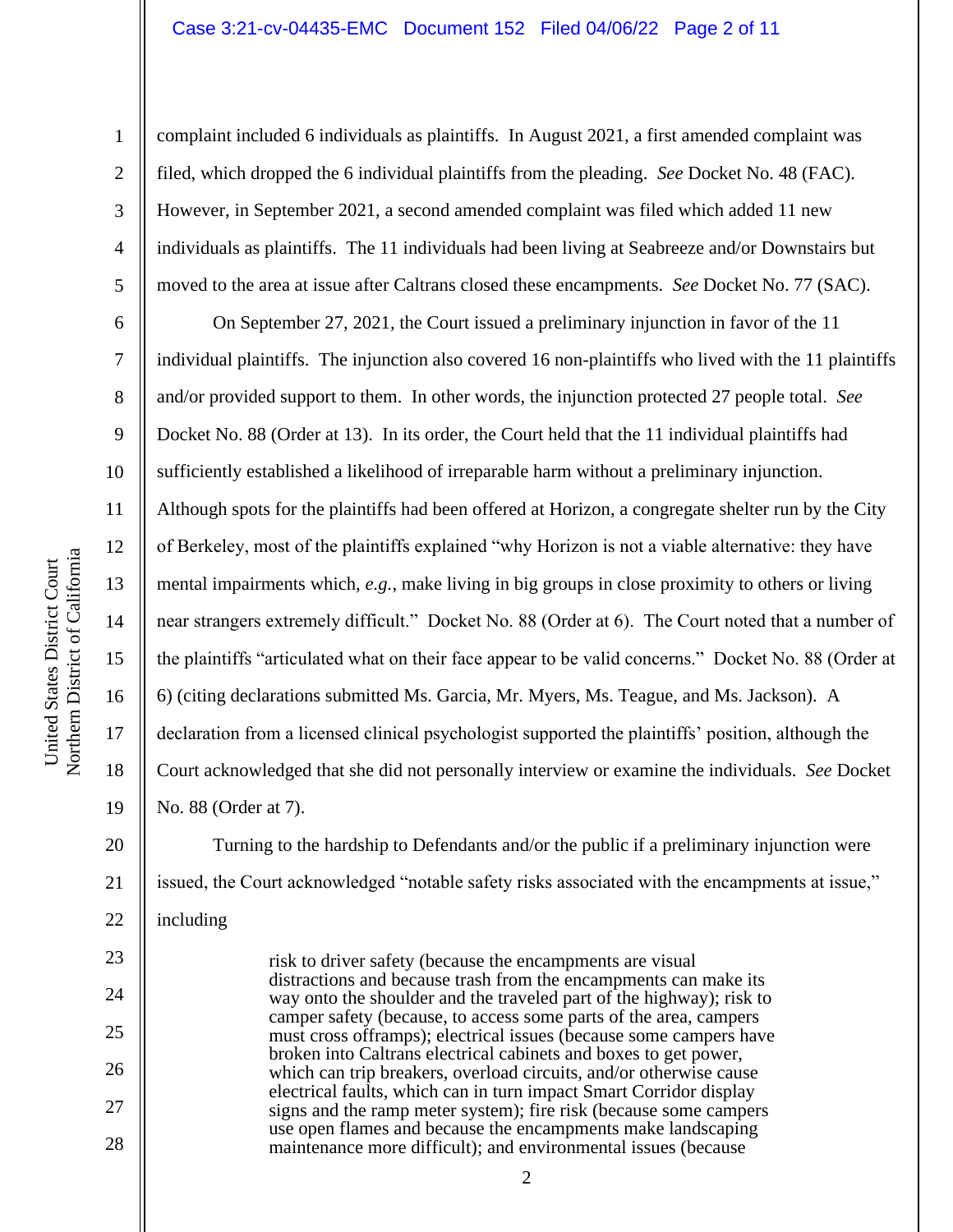campers generate trash and human waste).

Docket No. 88 (Order at 8).

1

2

3

4

5

6

7

8

9

10

11

12

13

14

15

16

17

18

19

20

21

22

Because of these risks, it was clear that the encampments could not remain on Caltrans property permanently, a position that even Plaintiffs did not assert. Camping adjacent to on and off ramps of an interstate freeway creates a precarious scenario, unlike many other homeless encampments. The Court recognizes that, over the years, various people have lived in the encampments at issue and no serious injuries or harms have yet occurred. But as a long term site, this land is untenable. The Court nonetheless concluded that the balance of hardships at that point tipped sharply in the 11 individual plaintiffs' favor (with one exception not relevant at this point) but only for a limited time. *See* Docket No. 88 (Order at 9) ("If the eleven individual plaintiffs were afforded only *temporary* relief from eviction, the hardship and risks identified [by Caltrans], while extant, would be mitigated by a limited duration.") (emphasis added). The Court noted that with the passage of time, the balance of hardships shifts as campers are given time to find other housing arrangements and the risks identified by Caltrans from the roadside encampment grows.

The Court then analyzed the likelihood of success on the merits and determined that the 11 individual plaintiffs had established at least serious questions on the merits on their ADA claim. (The Court declined to address the claim for state-created danger.) The Court acknowledged, however, that the plaintiffs' ADA claim had limits, "most notably, where an accommodation would fundamentally alter the nature of the public entity's activities." Docket No. 88 (Order at 12). Thus, over time, not only does the balance of hardships shift but also the ADA claim weakens, both because the campers would have been afforded the accommodation of time as well the changing nature of the Caltrans site.

23

B. Evidentiary Hearing for Pending Motion

24 25 26 27 Because the preliminary injunction issued by the Court was to expire on March 23, Plaintiffs moved for an extension of the preliminary injunction. Both parties submitted evidence in support of their positions – mostly written but also oral (*i.e.*, testimony was provided at an evidentiary hearing). That evidence reflects, *inter alia*, as follows.

28

1. Of the 11 individual plaintiffs, 6 remain at the encampments (Mr. Coddington, Ms.

3

Northern District of California Northern District of California United States District Court United States District Court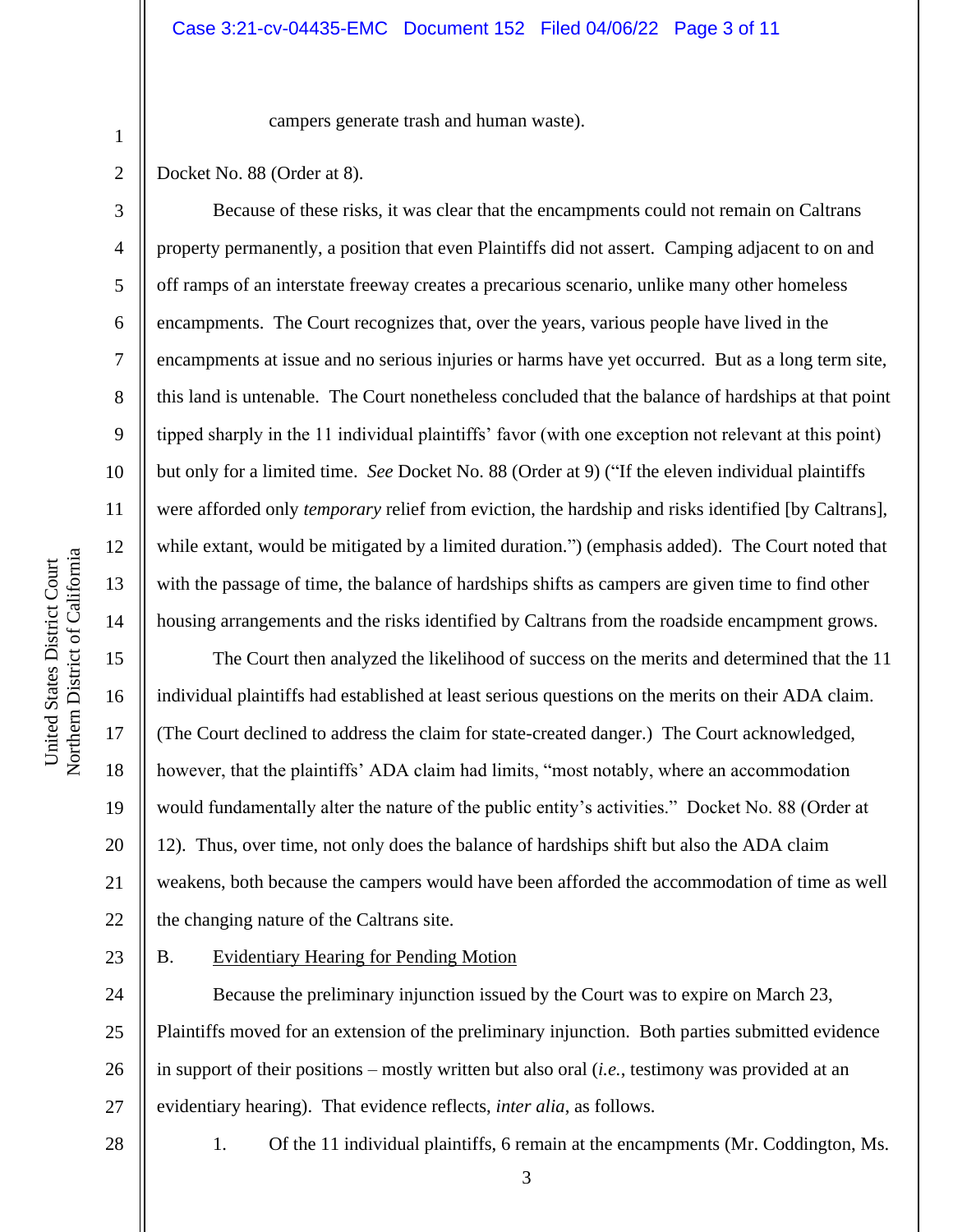Teague, Mr. Myers, Ms. Martin, Mr. James, and Ms. Garcia).<sup>2</sup> To the extent Defendants contend that there is insufficient or inadmissible evidence that the plaintiffs currently reside there, the Court does not agree.

2. The six-month preliminary injunction was a factor that enabled 5 of the individual plaintiffs to find housing. This is because the plaintiffs were able to remain in one place and therefore were able to remain connected to services, including those related to housing navigation. When encampments have closed in the past, organizations assisting campers have often, if not typically, lost their connections with those persons. Even when the campers have been given burner phones, that has not prevented the loss of connections (possibly because the phones were stolen or lost).

3. The 6 individual plaintiffs that remain at Ashby West and Ashby/Shellmound appear to have some mental disabilities  $-e.g.,$  they feel anxious around and/or do not feel safe around strangers. The Court rejects Defendants' suggestion that the plaintiffs cannot be considered disabled unless they have concrete medical documentation to support such. It is not surprising for persons who experience homelessness not to have medical treatment. It is even less surprising that persons who experience homelessness *and* who have mental disabilities do not seek medical treatment. On the other hand, it is true that the actual documentation of disabilities remains thin even though the individual plaintiffs have had time to gather documentation.

19 20 21 22 23 24 25 26 4. Finding housing for persons with mental disabilities such as the plaintiffs takes time. The individuals need to have an "income" of some kind to pay (at least in part) for the housing. Income in the form of general assistance or SSI requires individuals to secure identification and/or social security cards and to prove they are disabled. For persons with mental disabilities, this process can be more complicated and time consuming. For instance, to get a driver's license, a person will likely need not only a ride to the DMV but also a companion at the DMV to ensure that the person feels safe so that he or she is willing to wait in line. To get a social security card, the person will need to be persuaded to give up their identification card for about

27

28

1

2

3

4

5

6

7

8

9

10

11

12

13

14

15

16

17

 $<sup>2</sup>$  As noted at the hearing, Mr. Walker recently received housing at Horizon. Six non-plaintiffs</sup> also remain at the encampments.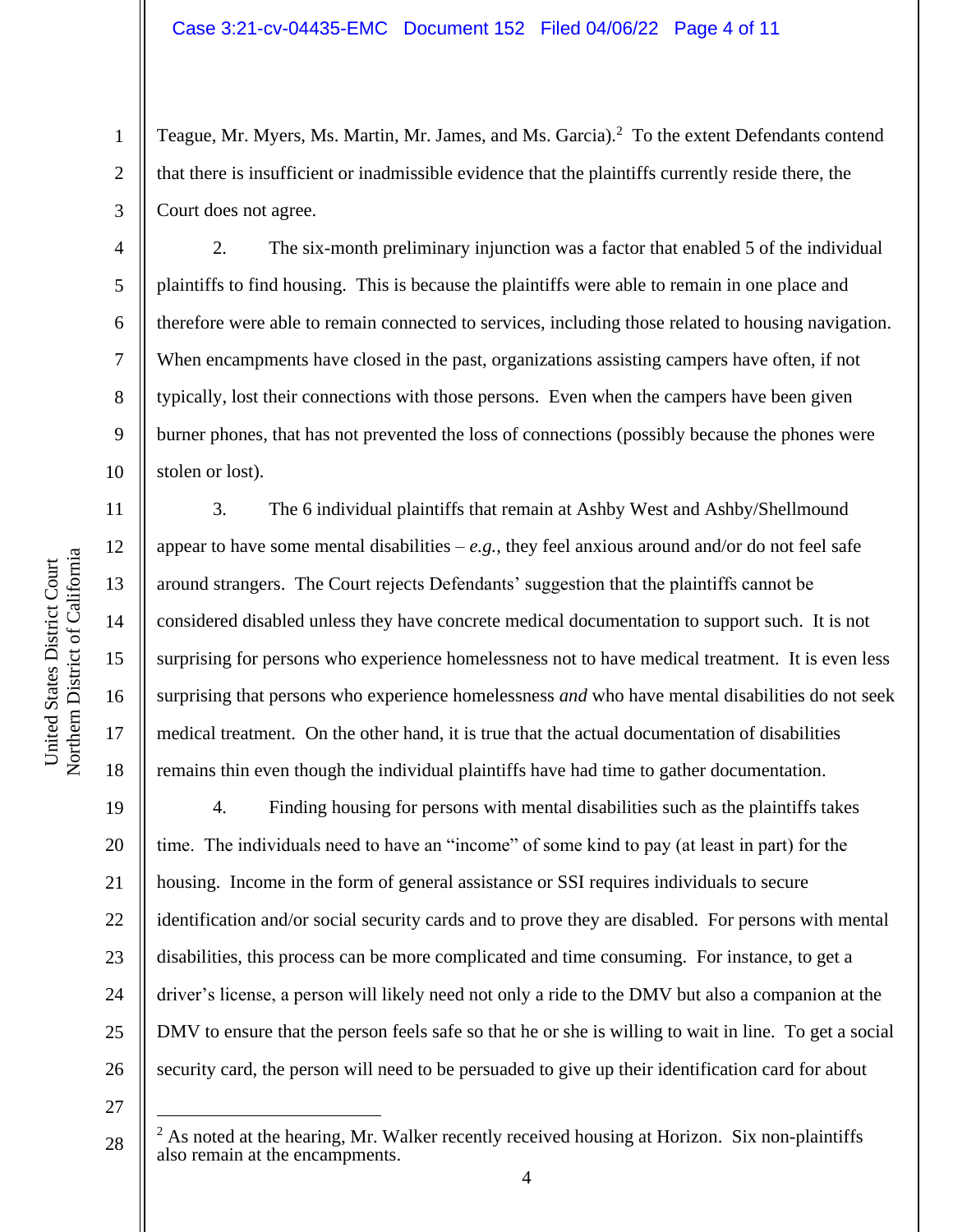#### Case 3:21-cv-04435-EMC Document 152 Filed 04/06/22 Page 5 of 11

two weeks. (This is if the person uses the mail-in process, which is generally preferable because to obtain an in-person appointment can take months.) To prove disability, the person will need to be convinced to see a doctor. In addition to the above, the person will need to have his or her homelessness verified before housing can be secured, and that can be difficult as someone will have to have been in contact with the person for the past 12 months and persons with mental disabilities may not have those kinds of connections.

5. How often housing opportunities come up for persons experiencing homelessness (once all necessary documentation is provided) can vary. Alameda County maintains, in essence, a list of persons needing housing and where a person is placed on the list depends on a score that he or she is given – which, in turn, is based on the person's life conditions (*e.g.*, a person in crisis is likely to be issued a higher score). The higher the person's score, the more matches the person is likely to get and the more likely the person has a "fast track" to housing.

6. In general, if a person is "new" to the County list, he or she may get a placement within a month. For other people, the time it takes to get housing is usually two months, but the time can range from one to three months. For the individual plaintiffs here, there were several setbacks that likely impacted their ability to get housing: (1) Alameda County ended its Coordinated Entry System and established a new system, Community Queue, which eliminated the position of certain residents in the housing queue, and (2) one of the main housing placements, the Rodeway Inn, is no longer accepting new clients because its FEMA funding ends in March and it will close in April. It appears, however, that, in June, the City of Berkeley will take over the Rodeway Inn, but that is primarily intended for unhoused individuals from People's Park.

22 23 24 7. Notwithstanding the fact that placing unhoused campers takes time, the Court gave the individual plaintiffs six months from the issuance of the preliminary injunction to find alternative arrangements.

25 26 27 28 8. Recently, Caltrans started a program focusing on planning for housing and homelessness situations. *See* Pls.' RJN, Ex. 4 (LinkedIn pages of Caltrans employees). This appears to be consistent with Caltrans receiving funding from the state to address homeless encampments. *See* Pls.' RJN, Ex. 1 (2021-2022 California Spending Plan on Housing and

1

2

3

4

5

6

7

8

9

10

11

12

13

14

15

16

17

18

19

20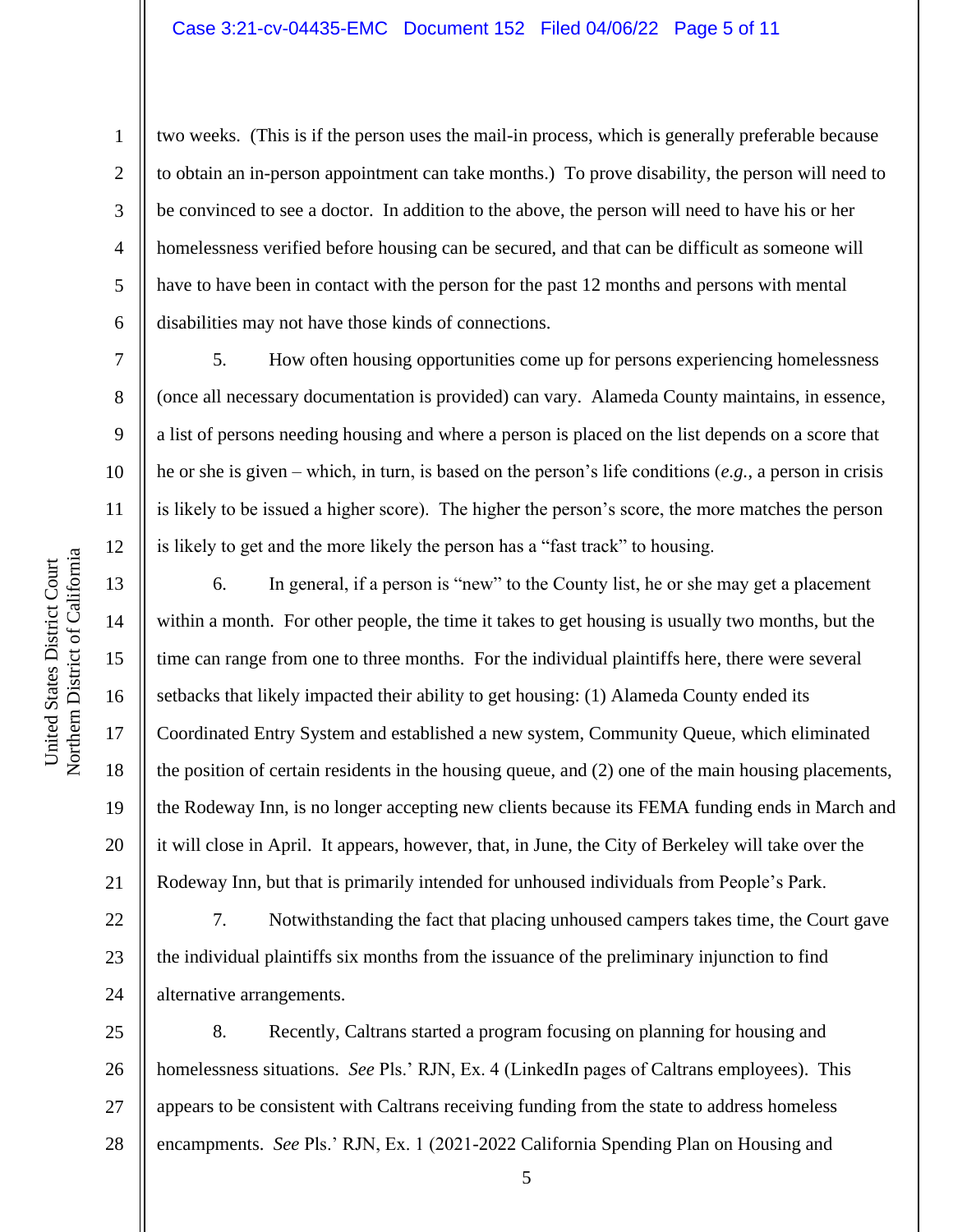### Case 3:21-cv-04435-EMC Document 152 Filed 04/06/22 Page 6 of 11

Homelessness) (at page 12, noting that Caltrans shall receive funding to "address encampments, including (1) \$2.7 million General Fund for encampment relocation coordination and homeless services liaisons, (2) \$20.6 million special funds for the removal of hazardous material at encampments, and (3) \$25 million General Fund is set aside from the larger Clean California budget action to clean up encampments"). It is unclear, however, whether any of this funding will impact the camps here in the near future.

9. Both the Ashby West and Ashby/Shellmound encampments continue to pose the same risks that the Court previously identified (but enhanced with additional evidence). This includes:

> • Risk to driver safety. *See* Fries Decl., Ex. D (expert report describing, *inter alia*, people regularly crossing the on/off ramps near Ashby West, the curved roadways which impact the line of sight, very dark conditions at night). Defendants also presented photos at the evidentiary hearing showing the proximity of the Shellmound encampment next to the off ramp and the likelihood of garbage and litter falling on to the ramp.

• Risk to camper safety.<sup>3</sup> Defendants presented new evidence of near pedestrian risks when its expert was studying the site and had a near miss.

• Electrical issues. *See* Ramirez Decl. (noting that there are two electrical cabinets and one electrical box in the area; discussing incidents of tripped breakers and overloaded circuits resulting from campers breaking into the cabinets and box).

• Fire risk. *See* Roman Decl. (describing more than 20 fire incidents from March 2020 to March 2022 in the relevant area, including encampment fires). $4\overline{ }$ 

• Environmental issues. *See* Despain Decl. (addressing trash accumulation in the area and why dumpsters have not been effective and may create fire risk; also

26 27 <sup>3</sup> Plaintiffs do not seriously dispute the risk to camper safety at Ashby West because access to and from the camp requires a person to cross on/off ramps. That there is this risk is also underscored by the fact that most organizations do not provide services at Ashby West. Of course, this only compounds problems – *i.e.*, to get services, campers from cross on/off ramps to leave Ashby West.

<sup>4</sup> Such a risk exists even though at least some of the individual plaintiffs have fire extinguishers.

1

2

3

4

5

6

7

8

9

10

11

12

13

14

15

16

17

18

19

20

21

22

23

24

25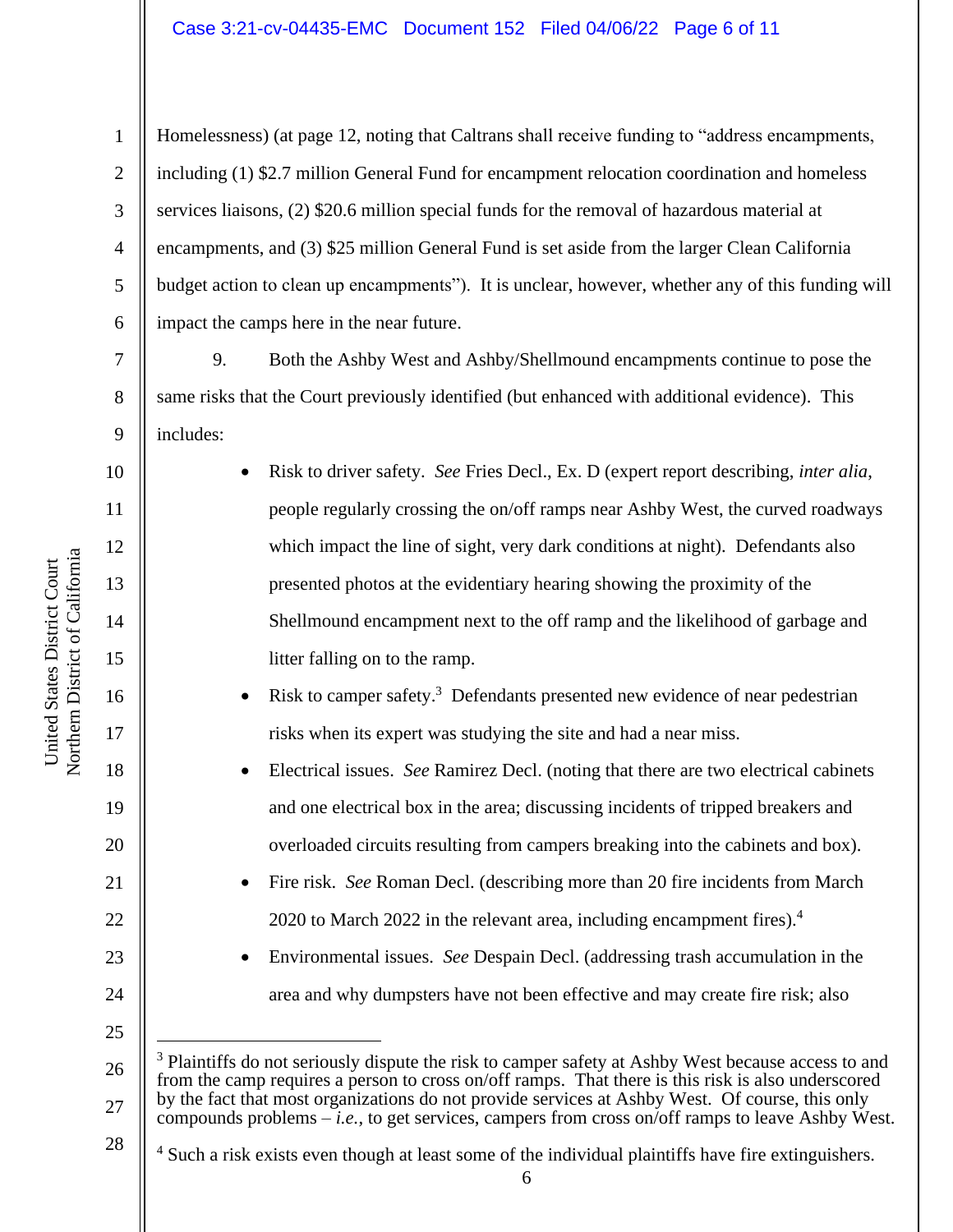1

2

taking note of the financial cost of cleanup and the time devoted to cleanup that could be spent on other matters).

10. The Seabreeze encampment, when it still existed, was also not free from risk. For example, it appears that there was a significant fire there, a car accident in which a pedestrian was hit, and a sexual assault.

#### **II. DISCUSSION**

### A. Legal Standard

20 Under Federal Rule of Civil Procedure 65, the Court has the authority to issue preliminary injunctive relief. A preliminary injunction may issue if a plaintiff establishes: (1) that it is likely to succeed on the merits; (2) that it will likely suffer irreparable harm in the absence of preliminary relief; (3) that the balance of equities tips in its favor; and (4) that an injunction is in the public interest. *See Winter v. Natural Res. Def. Council, Inc.*, 555 U.S. 7, 20 (2008); *Beaty v. Brewer*, 649 F.3d 1071, 1072 (9th Cir. 2011). Following the Supreme Court's decision in *Winter*, the Ninth Circuit has clarified that its "sliding scale" approach to preliminary injunctive relief is still viable. That is, if the plaintiff can demonstrate the risk of irreparable injury, under the sliding scale test, the strength of the plaintiff's showing on the merits necessary to secure a preliminary injunction varies with the degree to which the balance of hardship tips in its favor. In other words, preliminary injunctive relief "'is appropriate when a plaintiff demonstrates . . . that serious questions going to the merits were raised and the balance of hardships tips sharply in the plaintiff's favor.'" *Alliance for the Wild Rockies v. Cottrell*, 632 F.3d 1127, 1134-35 (9th Cir. 2011).

B. Irreparable Harm, Balance of Hardships, and Public Interest

22 23 24 25 26 27 The 6 individual plaintiffs have established a likelihood of irreparable harm if the preliminary injunction were not extended. Most notably, if the encampments were closed, then they could lose their connections to services – *i.e.*, as Plaintiffs argue, "stability at the Ashby encampments has been instrumental in getting plaintiffs connected to necessary services, which will ultimately connect them to housing." Mot. at 11. However, this harm is not certain as there are many unhoused individuals in Berkeley who are not in encampments and still have some connection to services.

17

United States District Court Northern District of California

Northern District of California United States District Court

18

19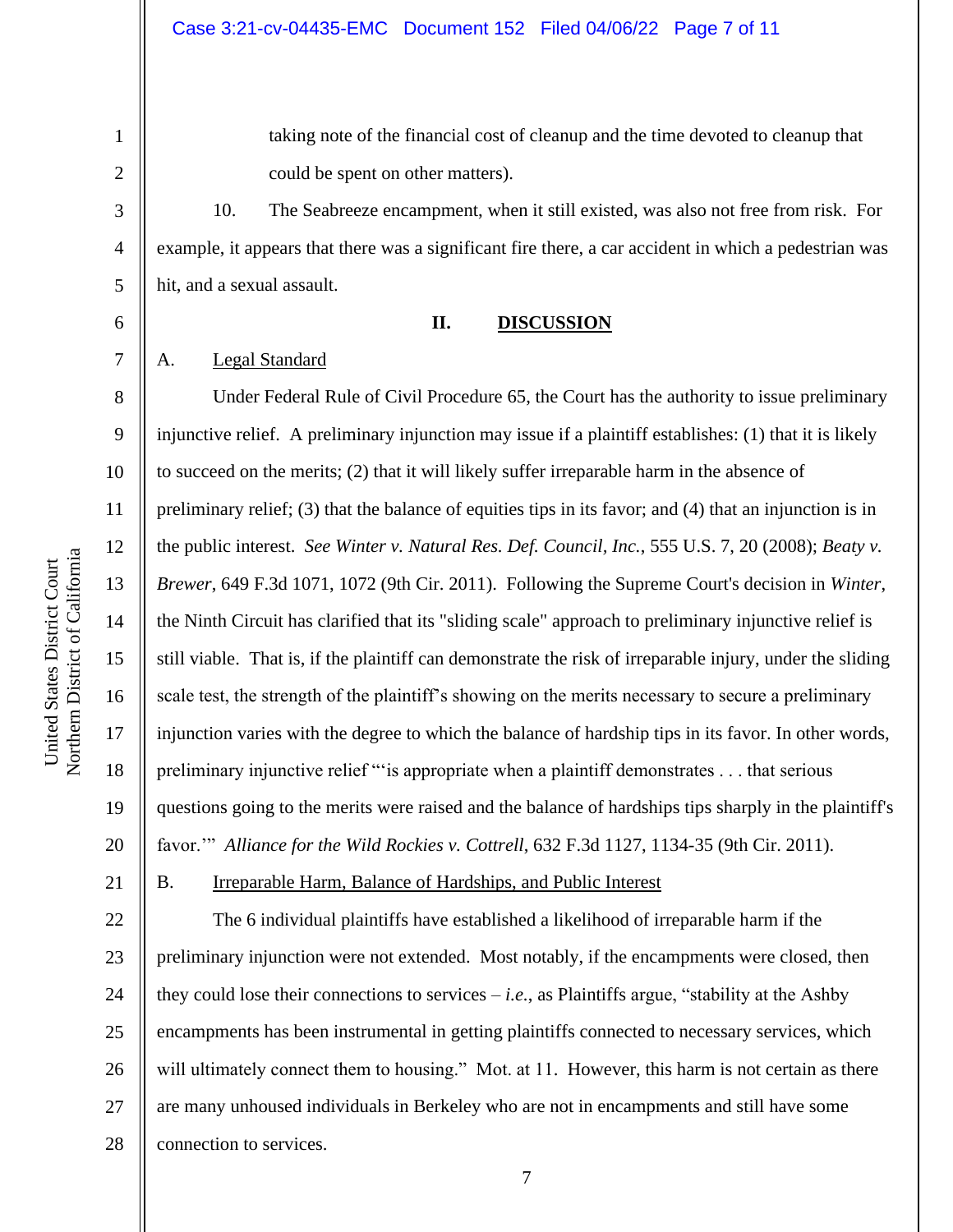8

12

13

14

15

16

17

18

19

20

21

22

23

1

C. Likelihood of Success on the Merits

a matter of time before someone is hit by a vehicle.

Because, at this juncture, the balance of hardships does not tip sharply in the 6 individual plaintiffs' favor, they must show some likelihood of success.

At this juncture, the balance of hardships tips in the plaintiffs' favor, but not sharply for the

reasons stated herein. Ashby West, in particular, poses special concern given that access requires

a person to cross multiple on/off ramps, and Shellmound borders the off ramp. As noted, with the

continued passage of time, the risks identified by Defendants become more significant. It may be

9 10 11 As indicated above, the 6 individual plaintiffs have made out a prima facie case that they have mental disabilities. However, that documentation is thin and there is no specific showing what will happen if they are displaced from the encampment.

The Court assumes Title II of the ADA is likely applicable here. Title II provides that "no qualified individual with a disability shall, by reason of such disability, be excluded from participation in or be denied the benefits of the services, programs, or activities of a public entity, or be subjected to discrimination by any such entity." 42 U.S.C. § 12132. Defendants argue that Caltrans does not provide any "service" or "program" to persons experiencing homelessness. However, as Plaintiffs point out, the Ninth Circuit "construe[s] the language of the ADA broadly to advance its remedial purpose. We have explained that the broad language of Title II brings within its scope 'anything a public entity does.'" *Cohen v. City of Culver City*, 754 F.3d 690, 695 (9th Cir. 2014). *See, e.g.*, *McGary v. City of Portland*, 386 F.3d 1259, 1268, 1270 (9th Cir. 2004) (indicating agreement with other circuits that there is an ADA claim where the "benefit" sought by the plaintiff is "'to be handled and transported [post arrest] in a safe and appropriate manner consistent with his disability'").

24 25 26 27 28 *McGary* lends support to the individual plaintiffs' position as, there, the Ninth Circuit held that the plaintiff had sufficiently stated a Title II claim "when he alleged that the City failed to reasonably accommodate his disability by denying him additional time to participate in [a] nuisance abatement program without incurring charges." *Id.* at 1269. In the case at bar, the individual plaintiffs are making a similar claim: they assert that it is a reasonable accommodation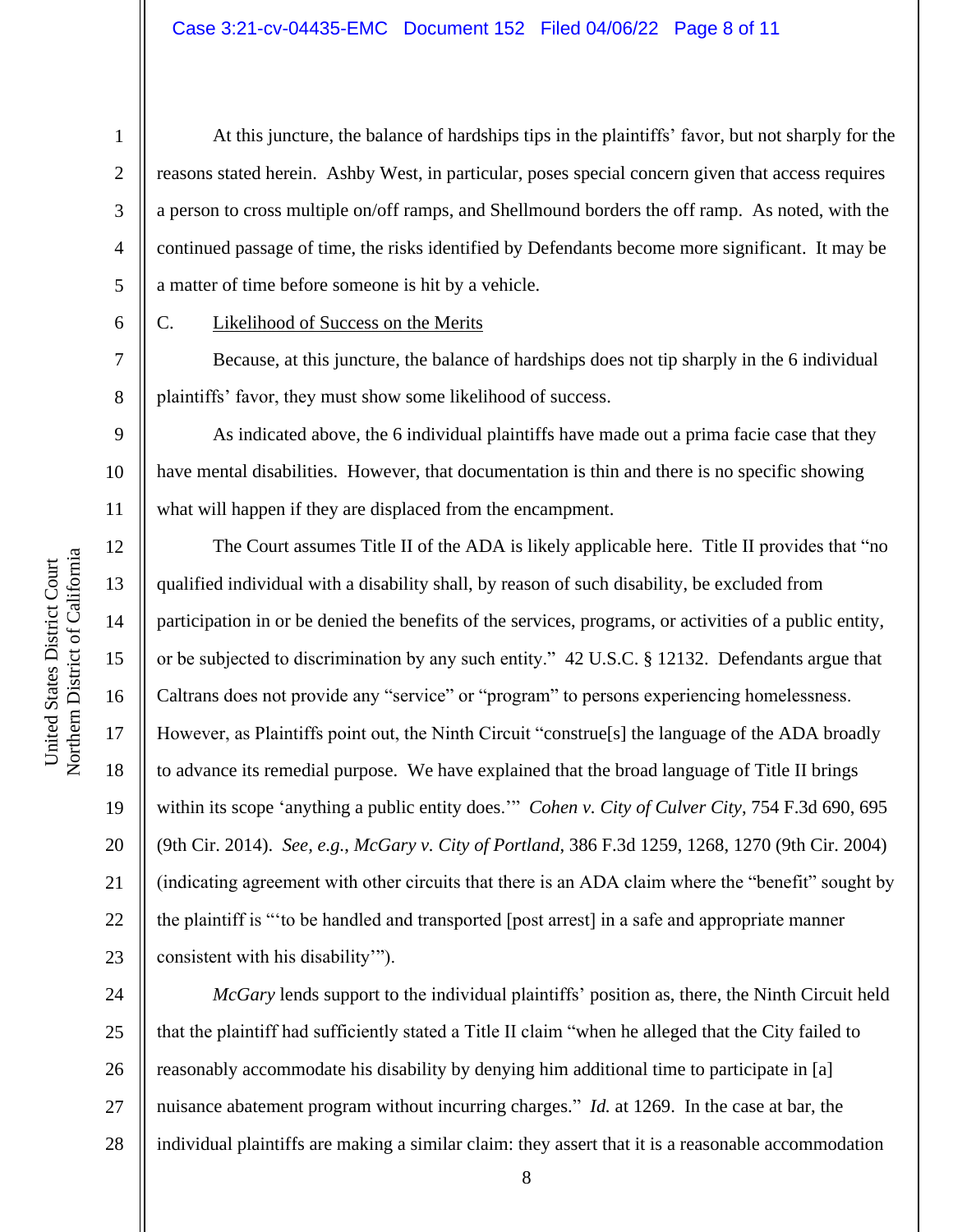for their mental disabilities for Caltrans to give them more time to find housing.<sup>5</sup>

*Barden v. City of Sacramento*, 292 F.3d 1073 (9th Cir. 2002), also provides some limited support to the individual plaintiffs. There, the court stated that the issue for Title II "is not so much on whether a particular public function can technically be characterized as a service, program, or activity, but whether it is a normal function of a governmental entity." *Id.* at 1076. Here, there is an argument that it is a "normal" function for Caltrans to deal with homeless encampments because Caltrans prepared and issued Interim Guidance on Encampments, and the agency was given significant monies from the state budget to address homeless encampments. On the other hand, Caltrans's acknowledgement that extraordinary circumstances have created encampments does not necessarily render encampments by a freeway off ramp "normal." This especially so with respect to the situs of the encampments here. Unlike the parks and streets of a city historically open to the pedestrian public, the site of a freeway off ramp is not.

Assuming Title II is applicable, the gist of the individual plaintiffs' ADA claim here is that their mental disabilities should be accommodated by giving them more time to make alternate housing arrangements. The likelihood of success on this claim presents a close call. As noted, the individual plaintiffs have already been given over six months since the preliminary injunction was issued. Thus, one could argue that, effectively, reasonable accommodation has been provided here. *Cf. McGary*, 386 F.3d at 1269 (plaintiff stated Title II claim based city's failure to accommodate him by not giving him sufficient time to comply with nuisance abatement order). Moreover, as indicated above, the individual plaintiffs' ADA claim effectively has a time constraint.

> In the instant case, the longer the accommodation is (*i.e.*, giving more time for disabled persons to relocate), the stronger the argument Defendants have that Caltrans's property is being fundamentally altered to that of providing housing, which is outside of its transportation-driven duties. Furthermore, as time progresses and the individual plaintiffs are given more time to find alternative

1

2

3

4

5

6

7

8

9

10

11

12

13

14

15

16

17

18

19

20

21

22

23

24

<sup>26</sup> 27 28 <sup>5</sup> Notably, the *McGary* court also rejected Defendants' suggestion here that the plaintiffs must "allege either disparate treatment or disparate impact in order to state a reasonable accommodation claim." *McGary*, 386 F.3d at 1266 (stating that a plaintiff "need not allege either"). In other words, the fact that Caltrans does not want anyone to be in the areas at issue (disabled or not) is not dispositive.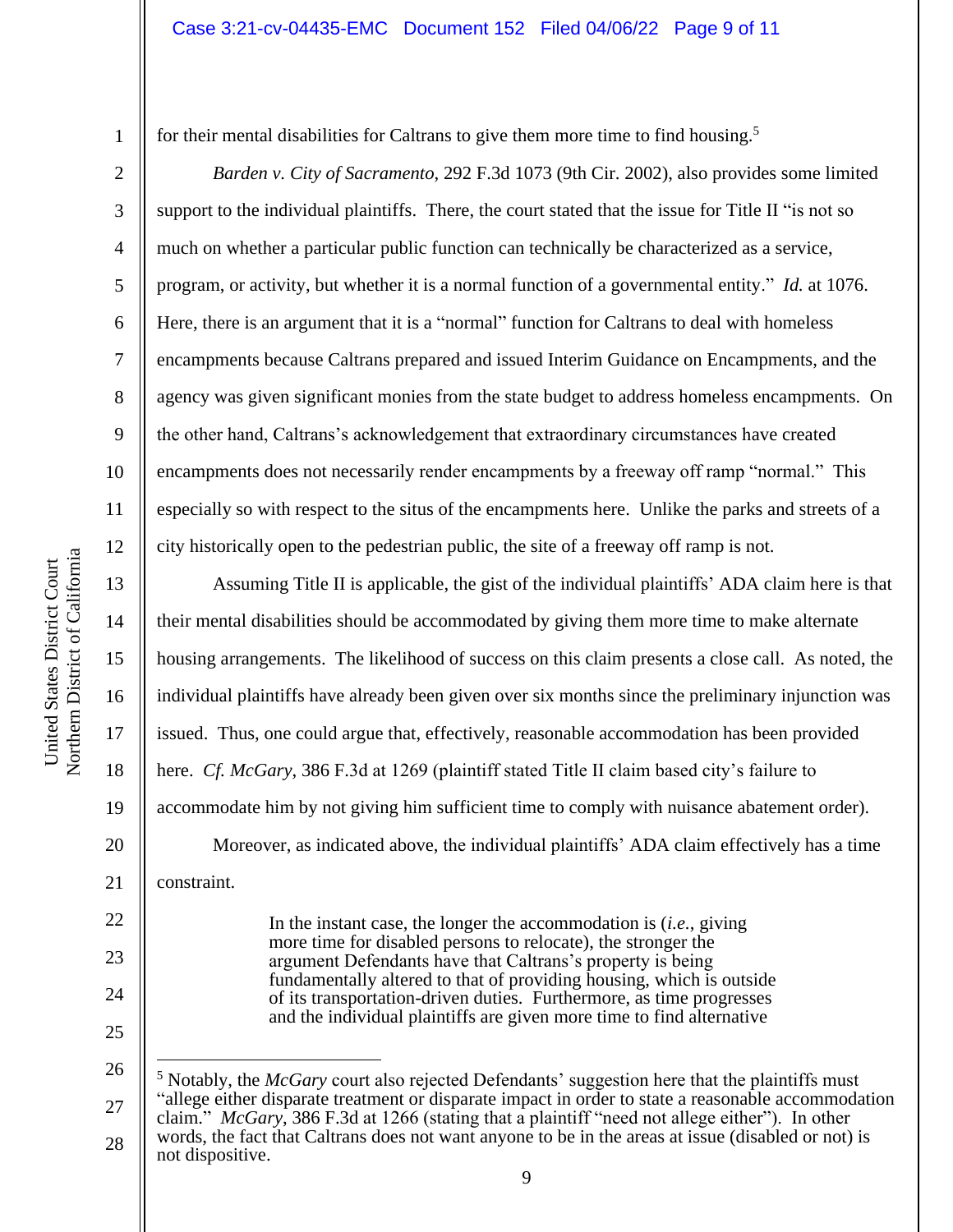### Case 3:21-cv-04435-EMC Document 152 Filed 04/06/22 Page 10 of 11

1

housing, Caltrans's duty of providing reasonable accommodation is increasingly being met.

2 3 4 5 6 7 8 9 10 11 12 13 14 15 16 Docket No. 88 (Order at 12) (also stating the basis for interim relief for Plaintiffs "wanes with time, and the balance of hardship shifts in Caltrans's favor over time"); *see also Townsend v. Quasim*, 328 F.3d 511, 518 (9th Cir. 2003) (noting that, ordinarily, public entities are not required to "make modifications that would fundamentally alter existing programs and services"). Again, the fact that the sites here are adjacent to a freeway off ramp from which pedestrians are excluded for health and safety reasons informs the degree and speed to which a program may deemed to be fundamentally altered. 6 *Compare Bey v. Wash. Metro. Area Transit Auth.*, 341 F. Supp. 3d 1, 19 (D.D.C. 2018) (concluding that plaintiff's requested accommodation for greater time to complete his [job] assignments *[i.e.*, because of his ADHD] is, on its face, reasonable," and therefore defendant had to "demonstrate that providing additional time to the plaintiff would impose an undue burden on its operations"; denying summary judgment because defendant "has offered no evidence that speed is an essential element of the bus mechanic job"). D. Extension of Preliminary Injunction Taking into account the above considerations, given the unique nature of the freeway situs and the length of time already afforded to the plaintiffs, the Court finds that the 6 individual

17 plaintiffs have not shown they are entitled to a four-month extension of the preliminary injunction.

To the extent the plaintiffs ask for a different injunction than before  $-i.e.,$  an order

19 allowing them to re-establish an encampment at Seabreeze, the Court also denies that request.

20

21

22

23

24

25

26

18

- $6$  As before, the Court does not address the individual plaintiffs' state-created danger claim. The claim does not appear to add materially to the analysis.
- For example, the likelihood of irreparable harm to the plaintiffs arises from their having mental disabilities. Without those disabilities, the process of finding housing would be easier.

To the extent the plaintiffs assert irreparable harm because closure of the encampments would put them in a more dangerous situation, the merits of that argument are debatable. The plaintiffs are already experiencing homelessness; Defendants would not be making them homeless through the closure of the encampments. Furthermore, given the risks identified for the encampments, it is not clear that the plaintiffs would be put into a materially more dangerous situation if the encampments were closed.

27 28 Finally, the Court notes that the state-created danger claim requires deliberate indifference, and, arguably, here Defendants have not acted with deliberate indifference because they have engaged in some effort to assist the plaintiffs.